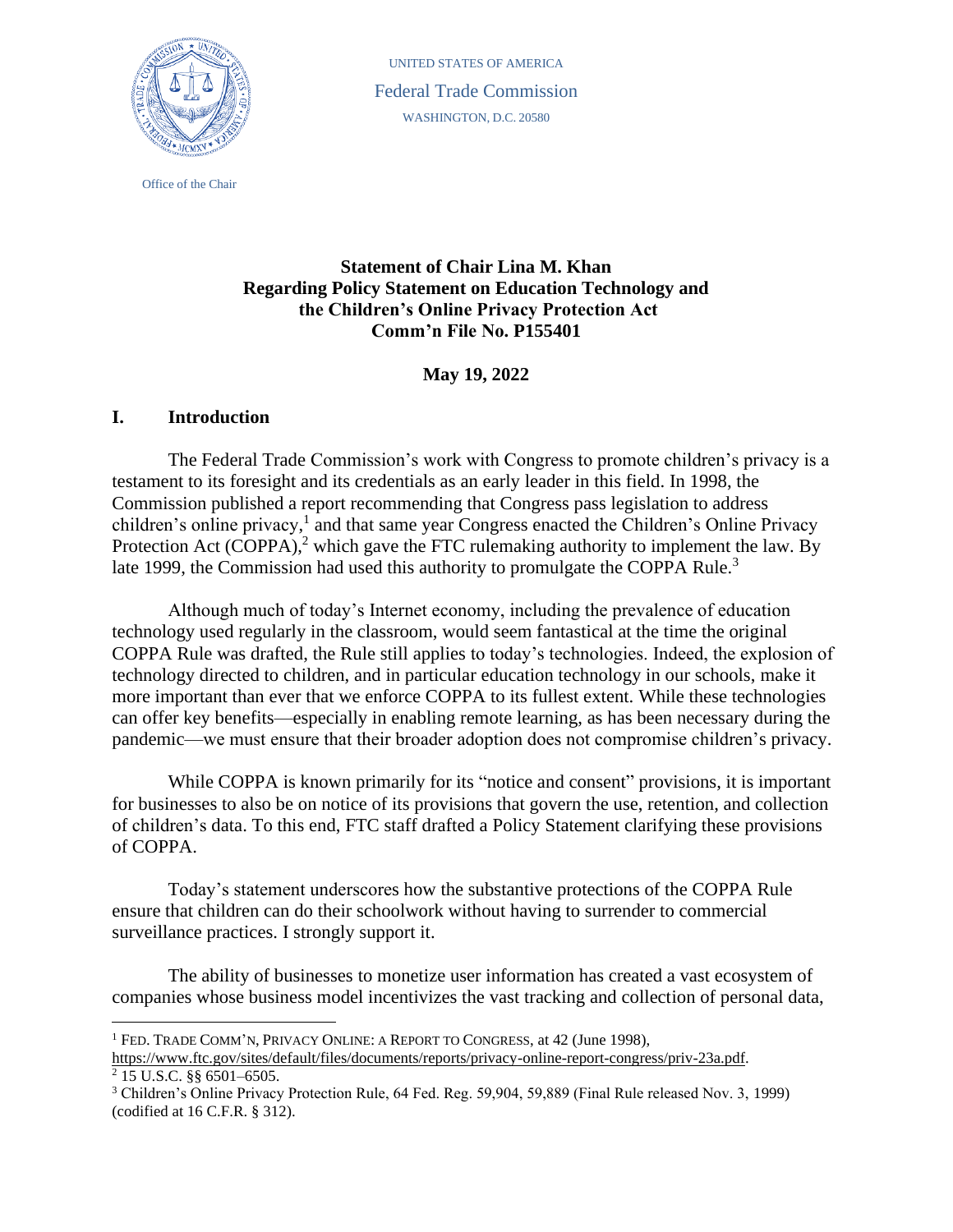from one's geo-location and engagement with content to contents of emails and the full set of websites someone has visited online.

There are early indications that these types of commercial surveillance practices are beginning to invade ed tech, creating the risk that students will be profiled and targeted—and that their sensitive information could be exposed as part of a data breach.

The "notice and consent" approach to privacy can be particularly inadequate in contexts where people lack real choice or alternatives. For example, a parent who is uncomfortable signing up their child for expansive tracking and data collection may do so anyway if it is the only way their child can do their schoolwork.

Fortunately, though COPPA is often thought of as a "notice and consent" regime, the law also provides *substantive* limits on what data can be collected and how it can be used and retained. In other words, ed tech providers and other companies covered by COPPA are prohibited from engaging in the types of surveillance and monetization that have taken hold across other digital services.

### **II. Substantive Protections of the COPPA Rule**

Today's Policy Statement puts COPPA-covered companies, including ed tech firms, on notice for these prohibitions. There are a few key aspects of the Policy Statement to highlight.

### **A. Collection Limitations**

First, there are clear restrictions on the types of data that these businesses can collect in the first place. Specifically, the collection prohibition of the COPPA Rule forbids COPPAcovered companies from conditioning access to an activity on the collection of more information than is reasonably necessary for the child to participate in the activity.<sup>4</sup>

That means that companies must have a reason, connected to administering the child's participation in an activity, that they need to collect each data field that they collect.<sup>5</sup> If a company doesn't strictly need the data for the purpose of offering the service, the company cannot require that someone provide that data in order to access the service. Simply put, an ed tech provider cannot require that parents or schools sign-off on sweeping data collection of children as a condition of children accessing the ed tech services. Commercial surveillance cannot be a condition of doing schoolwork.

<sup>4</sup> *See* Children's Online Privacy Protection Rule, 64 Fed. Reg. 22,750, 22,758 (proposed Apr. 27, 1999) (codified at 16 C.F.R. § 312) ("Section 312.7 of the proposed Rule precludes, for example, an operator from requiring to a child to provide personal information for the purpose of registering merely to access the website or online service if such personal information is not reasonably necessary to engage in its activities.").

<sup>5</sup> Children's Online Privacy Protection Rule, 64 Fed. Reg. 59,904, 59,889 (Final Rule released Nov. 3,1999) (codified at 16 C.F.R. § 312) ("As noted in the NPR, the operator's right to terminate service to a child is limited by section 312.7 of the Rule, which prohibits operators from conditioning a child's participation in a game, the offering of a prize, or another activity on the child disclosing more personal information than is reasonably necessary to participate in the activity.").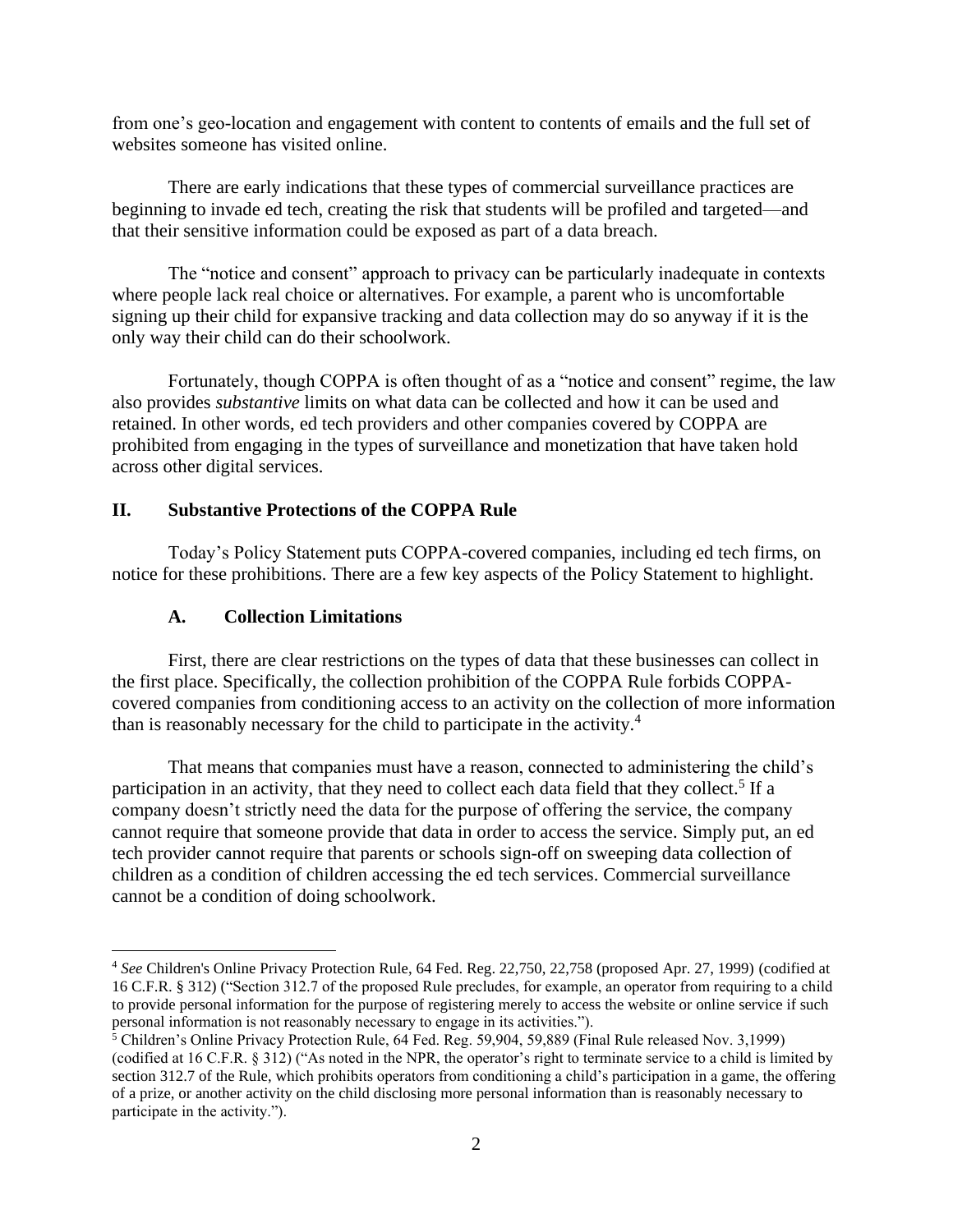#### **B. Use Limitations**

Second, there are limits on how ed tech companies can use the data that they collect on children. A school's ability to consent on behalf of parents is limited to data collected in the context of educational services.<sup>6</sup> This means that for ed tech companies operating based on authorization from a school district or school, the children's data they collect cannot end up as part of any score, algorithm, profile, or database that is used for targeted advertising or any other commercial use.

In other words: children's data should not be fodder for A/B testing, should not be plugged into supposedly "anonymous" or "aggregate" audience models, and should not be extracted and used to develop new products. Children's use of learning games should not be used to enhance engagement for future users, and children should not be subjected to targeted advertisements just to do their schoolwork.<sup>7</sup> Although many of these practices are commonplace in the big data ecosystem, they have no place in our schools, and, where they are forbidden by COPPA, the FTC intends to vigorously enforce those prohibitions.

### **C. Retention Limitations**

Third, COPPA-covered companies must retain such information "only as long as is reasonably necessary to fulfill" that purpose.<sup>8</sup> This means that companies, once they collect a child's data, cannot hang onto it for speculative future uses. The Commission's recent enforcement action against Kurbo highlights the importance of this provision. Specifically, the Commission alleged that Kurbo, now a subsidiary of the company formerly known as Weight Watchers (WW), retained children's data indefinitely, without regard to whether it was necessary. The FTC's settlement requires WW to delete children's information that was unlawfully collected, as well as any derivative work product, such as models or algorithms.<sup>9</sup>

### **D. Security Requirements**

Fourth, if an ed tech provider must collect data and must retain it, the COPPA Rule also requires ed tech providers to "establish and maintain reasonable procedures to protect the confidentiality, security, and integrity of personal information collected from children."<sup>10</sup> In other words, companies that don't keep kids' data secure are violating COPPA, whether or not they suffer a breach.

<sup>6</sup> *See Complying with COPPA: Frequently Asked Questions, A GUIDE FOR BUSINESS AND PARENTS AND SMALL ENTITY COMPLIANCE GUIDE*, FED. TRADE COMM'N § N at Q. 1.

<sup>7</sup> *See, e.g*., Remarks of President Joe Biden – State of the Union Address As Prepared for Delivery (Mar. 1, 2022) [https://www.whitehouse.gov/briefing-room/speeches-remarks/2022/03/01/remarks-of-president-joe-biden-state-of](https://www.whitehouse.gov/briefing-room/speeches-remarks/2022/03/01/remarks-of-president-joe-biden-state-of-the-union-address-as-delivered/)[the-union-address-as-delivered/](https://www.whitehouse.gov/briefing-room/speeches-remarks/2022/03/01/remarks-of-president-joe-biden-state-of-the-union-address-as-delivered/) (calling for stronger privacy protections for children, including a prohibition on targeted advertising to children and that technology companies stop collecting children's personal information). <sup>8</sup> 16 C.F.R. § 312.10.

<sup>9</sup> Stipulated Order for Permanent Injunction. Civil Penalty Judgement, and Other Rel., *United States of America v. Kurbo Inc*., No. 3:22-cv-00946 (N.D. Cal. 2022).

<sup>10</sup> 16 C.F.R. § 312.8.